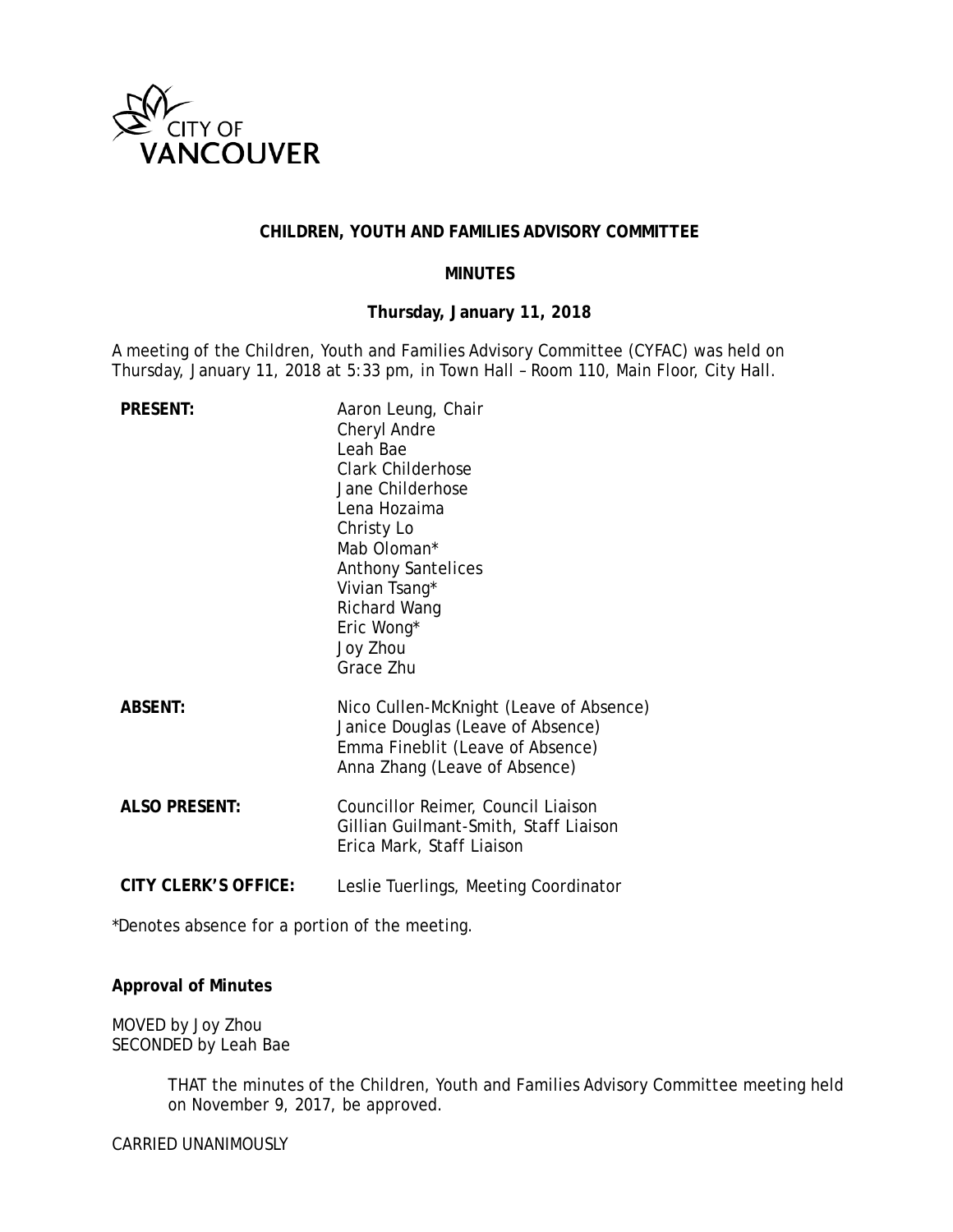### **Leave of Absence Requests**

MOVED by Vivian Tsang SECONDED by Richard Wang

> THAT Nico Cullen-McKnight, Janice Douglas, Emma Fineblit and Anna Zhang be granted Leaves of Absence for this meeting.

### CARRIED UNANIMOUSLY

### **1. Introductions**

The Chair welcomed new committee members and roundtable introductions followed.

# **2. Millennium Line Broadway Extension: City of Vancouver Principles**

Ian MacPhee, Planner, Rapid Transportation Office, and Steve Brown, Manager, Rapid Transit Office, provided an update on the Broadway Extension project, and responded to questions.

### **3. Youth Motions**

### **a) Election Outreach**

MOVED by Cheryl Andre SECONDED by Christy Lo

### WHEREAS

- 1. The Children, Youth and Families Advisory Committee recognizes the voter turnout was 43.4% for the 2014 municipal general election;
- 2. The Children, Youth and Families Advisory Committee understands the relevance of every citizen's vote;
- 3. The Children, Youth and Families Advisory Committee acknowledges that children and youth can play an important role in encouraging the adults around them and in their family to vote.

# THEREFORE BE IT RESOLVED

A. THAT the Children, Youth and Families Advisory Committee recommend to the Vancouver School Board to advocate the importance of participation in an election so that children may relay to their parents or guardians the significance of a vote.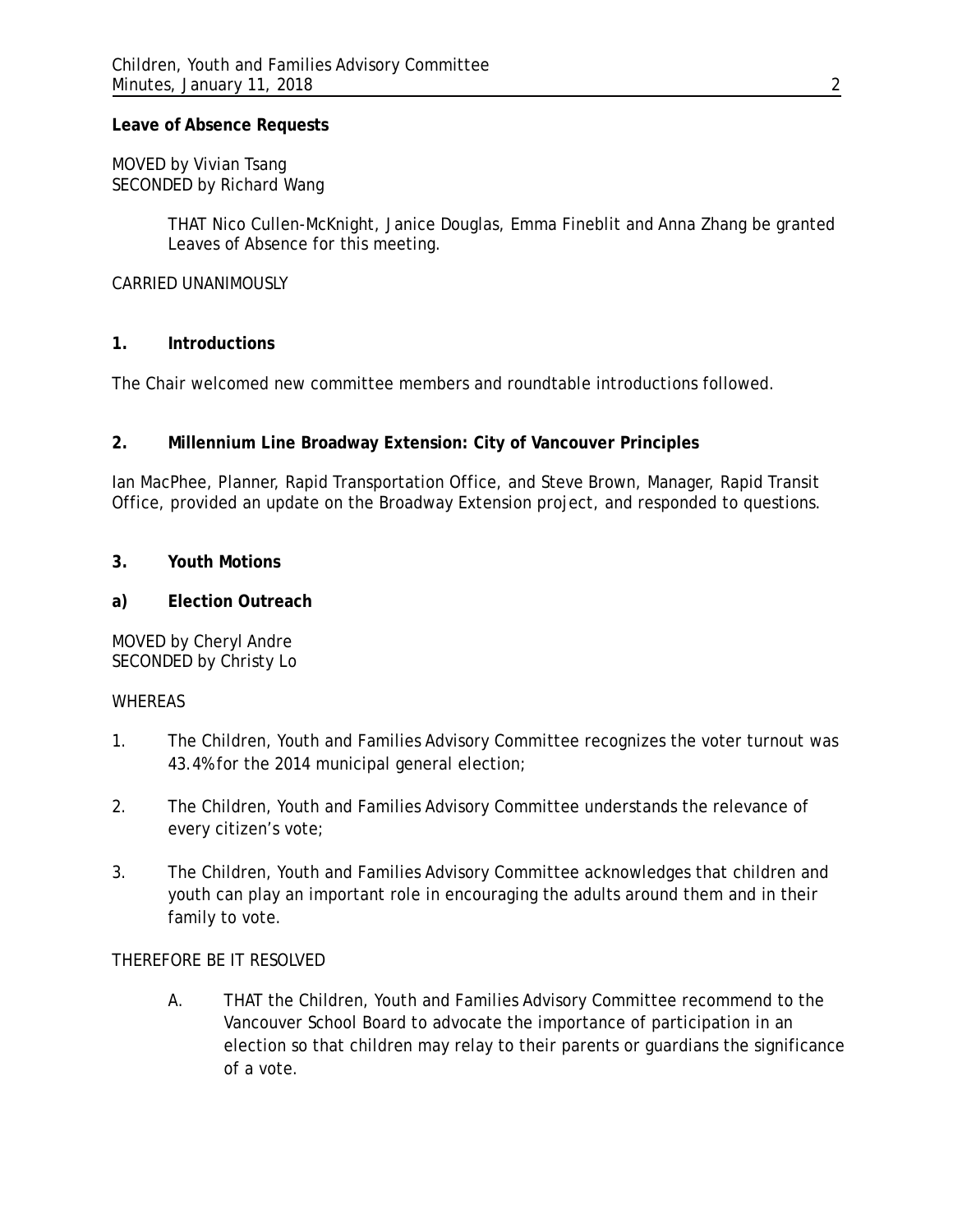- B. THAT the Children, Youth and Families Advisory Committee recommend promotion of the election process through word of mouth by members of civic agencies and City staff.
- C. THAT the Children, Youth and Families Advisory Committee recommend that the Vancouver School Board send out reminder emails, two weeks prior to the election date, to parents or guardians of students with information on where and how to vote, as well as have teachers and staff at schools advise students a day before the election to remind their parents to vote.
- D. THAT the Children, Youth and Families Advisory Committee send a letter to the Vancouver School Board and Vancouver election staff stressing the impact that could be made if staff support the election process by educating students on the voting procedure as well as reminding them of key information for the upcoming 2018 election, which may include date, time and location.

# CARRIED UNANIMOUSLY

# **4. Public Education Update**

The Chair provided an overview of previous discussions with the Vancouver School Board and the committee discussed the renaming of Crosstown Elementary School.

MOVED by Aaron Leung SECONDED by Lena Hozaima

# **WHEREAS**

- 1. The Children, Youth and Families Advisory Committee believes that civic assets should acknowledge the past and present cultural heritage of an area to support children and youth in their understanding of our shared history;
- 2. In October of 2017, staff reported back to Vancouver City Council on "Historical Discrimination Against People of Chinese Descent in Vancouver", recommending that the City issue a public apology to people of Chinese descent and adopt the recommendations of the Historical Discrimination Against Chinese People Advisory Group, including a legacy working group to provide input on naming civic assets;
- 3. The City of Vancouver is currently pursuing UNESCO World Heritage Site status for Vancouver's Chinatown to recognize the unique identity and history of Chinatown;
- 4. Sections FF and FF-R of the Vancouver School Board Policy Manual (Naming New Facilities*)* outlines the process for naming a new school and states that "Names selected for Vancouver schools should honour the historical and cultural/ethnic heritage – including the First Nations community, recognize outstanding individuals, be reflective of the region, or be significant to the geography of the area. Names of individuals should only be used posthumously.";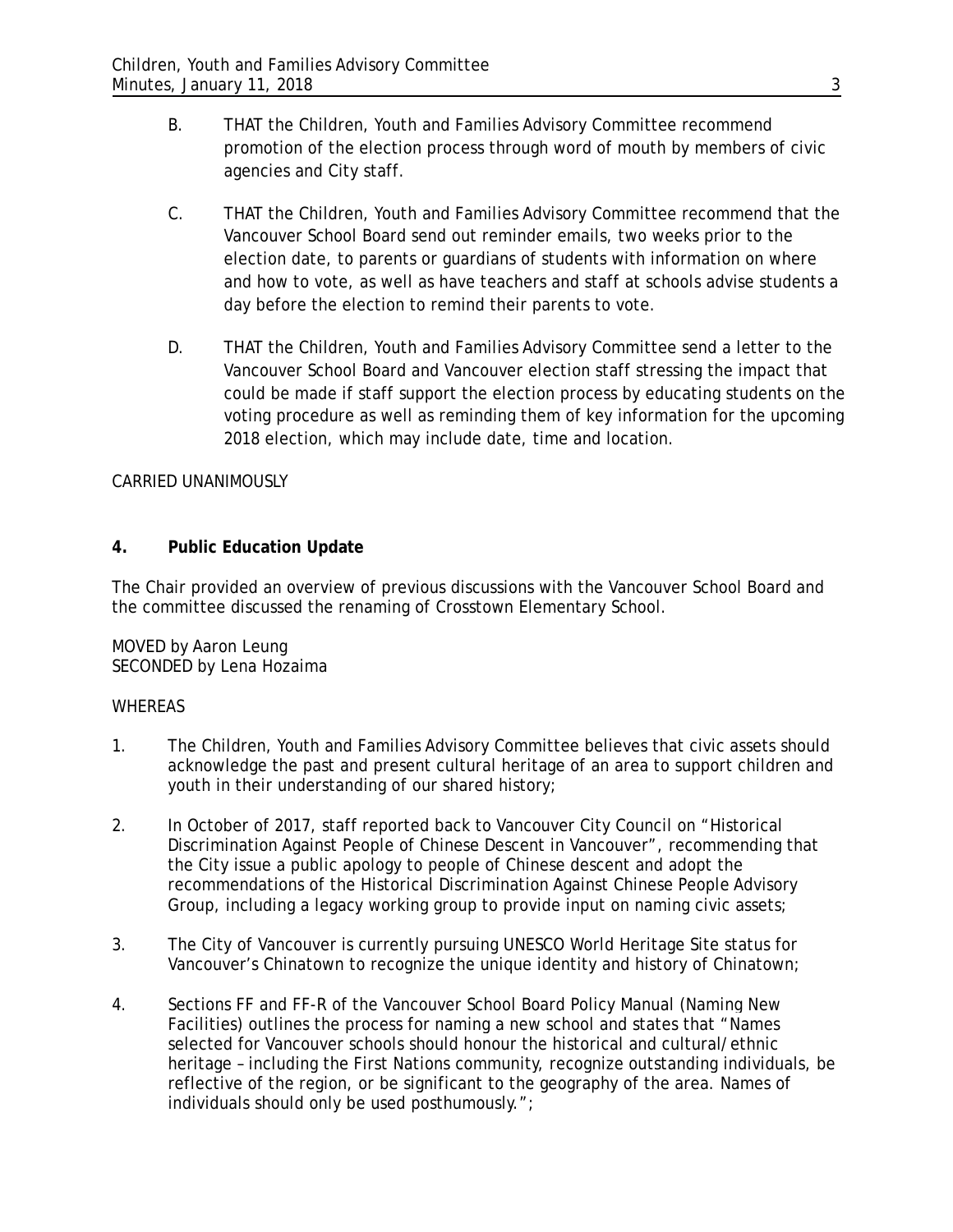- 5. Sections FFC and FFC-R -1 of the Vancouver School Board Policy Manual (Re-Naming Existing School Facilities) outlines the process for renaming an existing school and states that "the Board would consider proposals to re-name a school only in cases where the existing name is deemed to no longer be serving the needs of the school population or the community." and "names selected for Vancouver schools should honour our historical and cultural heritage, recognize outstanding individuals, or be significant to the geography of the area.";
- 6. The decision to name the new school in International Village "Crosstown Elementary" was made by an unelected Official Trustee appointed by the Provincial Government instead of Trustees elected by City of Vancouver residents;
- 7. The Children, Youth and Families Advisory Committee believes that the name "Crosstown Elementary" does not align with Sections FF and FF-R of the Vancouver School Board Policy Manual (Naming School Facilities) because it does not recognize the cultural heritage of the area and broader community;
- 8. The Children, Youth and Families Advisory Committee believes that it is appropriate for the Vancouver School Board to consider proposals to rename Crosstown Elementary as outlined by Section FFC of the Vancouver School Board Policy Manual.

# THEREFORE BE IT RESOLVED

A. THAT the Children, Youth and Families Advisory Committee support renaming Crosstown Elementary to a name that adequately reflects the past, present and future community living within the school catchment area, as well as the area's past and present cultural heritage;

FURTHER THAT the Children, Youth and Families Advisory Committee support the existing and ongoing process to give an additional Indigenous name to a renamed Crosstown Elementary School.

B. THAT the Children, Youth and Families Advisory Committee request that the Vancouver School Board direct staff to initiate the renaming process for Crosstown Elementary as outlined by Section FFC-R-1 of the Vancouver School Board Policy Manual;

FURTHER THAT, due to the sensitive cultural context of the Crosstown Elementary catchment area, the Children, Youth and Families Advisory Committee request that the Vancouver School Board direct staff to consult with various community stakeholder groups and relevant civic advisory committees, on the renaming process;

AND FURTHER THAT the Children, Youth and Families Advisory Committee request that the Vancouver School Board direct staff to include students currently enrolled at Crosstown Elementary School in the renaming process.

C. THAT the Children, Youth and Families Advisory Committee request that Vancouver City Council encourage the Vancouver School Board to initiate the renaming process.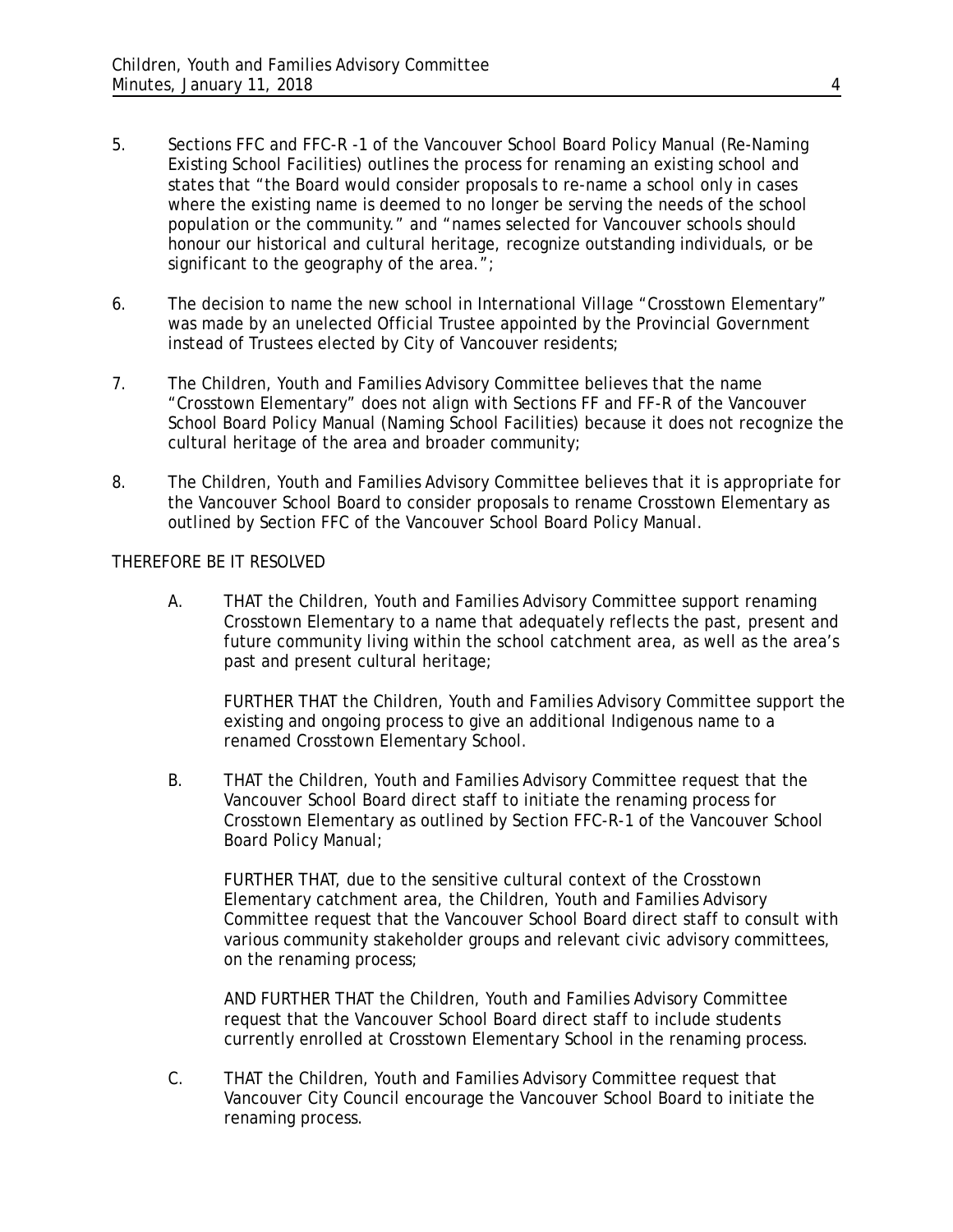D. THAT the Children, Youth and Families Advisory Committee write to Vancouver MLAs encouraging them to support the renaming process by writing to the Vancouver School Board.

### CARRIED UNANIMOUSLY

### **5. New Business**

### **a) Liaison Updates**

Erica Mark provided an overview of the positive ticketing program in partnership with the Vancouver Police Department. Ms. Mark also provided updates on VanPlay, VanSplash and the RISE program.

Councillor Reimer noted that the Housing Strategy, Gender Equality Update, Rain City Strategy and the Northeast False Creek Plan will be coming to Council over the next few months. She also noted that Mayor Robertson has announced that he will not be running in the next election.

Gillian Guilmant-Smith provided an overview of the following Vancouver Public Library programs, noting that they would be great for those looking to earn community service hours.

- [Coding Buddies for Teens](http://www.vpl.ca/program/coding-buddies)
- [Reading Buddies for Teens](http://www.vpl.ca/program/reading-buddies-teens)
- [Teen Advisory Group](http://www.vpl.ca/program/teen-advisory-group)

Ms. Guilmant-Smith also provided an overview of *[ink](http://www.vpl.ca/program/ink-teen-journal-writing-and-visual-art)*, a teen journal for writing and visual art, and noted that the Spring Break program brochure will be available shortly.

# **b) Town Hall - Vancouver School Board Budget**

The committee discussed organizing a Town Hall to engage with high school students prior to the Vancouver School Board approving their next budget.

### MOVED by Cheryl Andre SECONDED by Lena Hozaima

THAT the Children, Youth and Families Advisory Committee engage with Vancouver high school students in the form of a Town Hall to discuss the Vancouver School Board budget.

CARRIED UNANIMOUSLY (Mab Oloman, Vivian Tsang and Eric Wong absent for the vote)